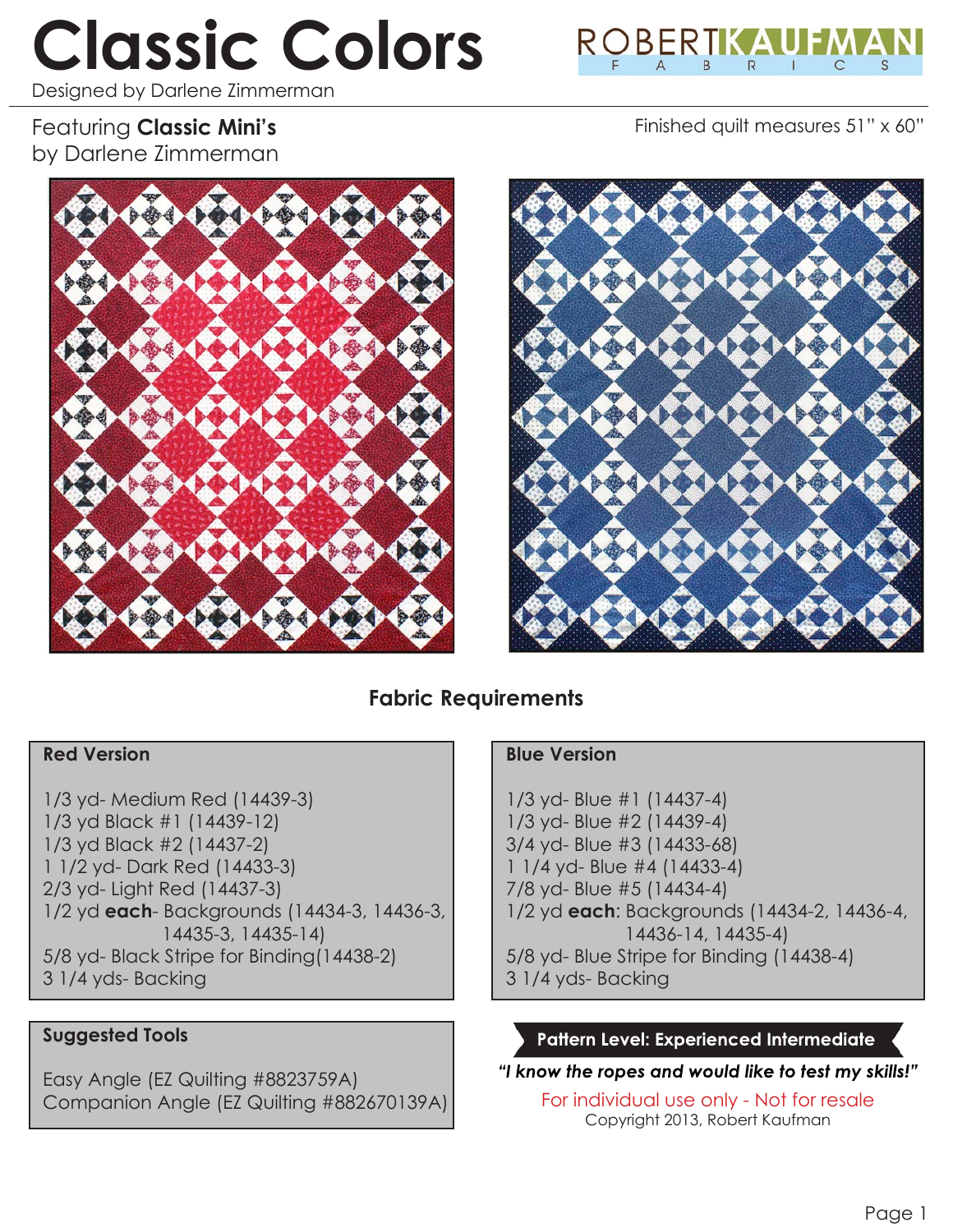# **Notes Before You Begin**

- All seam allowances are 1/4" unless otherwise noted.
- Read through the instructions before beginning.
- Instructions for each version are written as red version (blue version).
- Remember to measure twice, cut once!

# **Cutting Instructions**

## **Red Version**

| From                   | Cut                                                      | <b>To Yield</b>                                                    |
|------------------------|----------------------------------------------------------|--------------------------------------------------------------------|
| Medium Red             | $3-2$ 1/2" x 42" strips                                  | strip set<br>44 Easy Angle triangles *                             |
| Black $#1$ and $#2$    | $3-2$ 1/2" x 42" strips                                  | strip set<br>44 Easy Angle triangles *                             |
| Dark Red               | 4–6 $1/2" \times 42"$ strips<br>$4-5" \times 42"$ strips | $20 - 6$ 1/2" squares<br>22 Companion Angle triangles              |
| Light Red              | $2 - 6$ 1/2" x 42" strips<br>$3-2$ 1/2" x 42" strips     | $12 - 6$ $1/2$ " squares<br>strip set<br>44 Easy Angle triangles * |
| <b>Each</b> Background | 6–2 $1/2$ " x 42" strips                                 | strip set<br>$22 - 2$ $1/2$ " squares<br>44 Easy Angle triangles * |
| <b>Stripe</b>          | 7-2 $1/4" \times 42"$ strips                             | Double straight-of-grain binding                                   |

#### **Blue Version**

| From                   | Cut                                                              | <b>To Yield</b>                                                    |
|------------------------|------------------------------------------------------------------|--------------------------------------------------------------------|
| Blue $#1$              | $3-2$ 1/2" x 42" strips                                          | strip set<br>44 Easy Angle triangles *                             |
| Blue $#2$              | $3 - 2$ $1/2$ " x 42" strips                                     | strip set<br>44 Easy Angle triangles *                             |
| Blue $#3$              | $2 - 6$ 1/2" x 42" strips<br>$3-2$ 1/2" x 42" strips             | $12 - 6$ $1/2$ " squares<br>strip set<br>44 Easy Angle triangles*  |
| Blue $#4$              | $4 - 6 - 1/2" \times 42"$ strips<br>$3 - 2 - 1/2$ " x 42" strips | $20 - 6$ 1/2" squares<br>strip set<br>44 Easy Angle triangles *    |
| Blue $#5$              | $4-5" \times 42"$ strips<br>$1 - 6$ $1/2$ " x 42" strip          | 22 Companion Angle triangles<br>$2 - 6$ $1/2$ " squares            |
| <b>Each</b> Background | 6–2 $1/2$ " x 42" strips                                         | strip set<br>$22 - 2$ $1/2$ " squares<br>44 Easy Angle triangles * |
| <b>Stripe</b>          | $7 - 2$ $1/4$ " x 42" strips                                     | Double straight-of-grain binding                                   |

\*Pair a background fabric for each of the red or black (blue) prints for the blocks. Layer one red or black (blue) strip and one background strip right sides together and cut the triangles. They will then be ready to chain sew.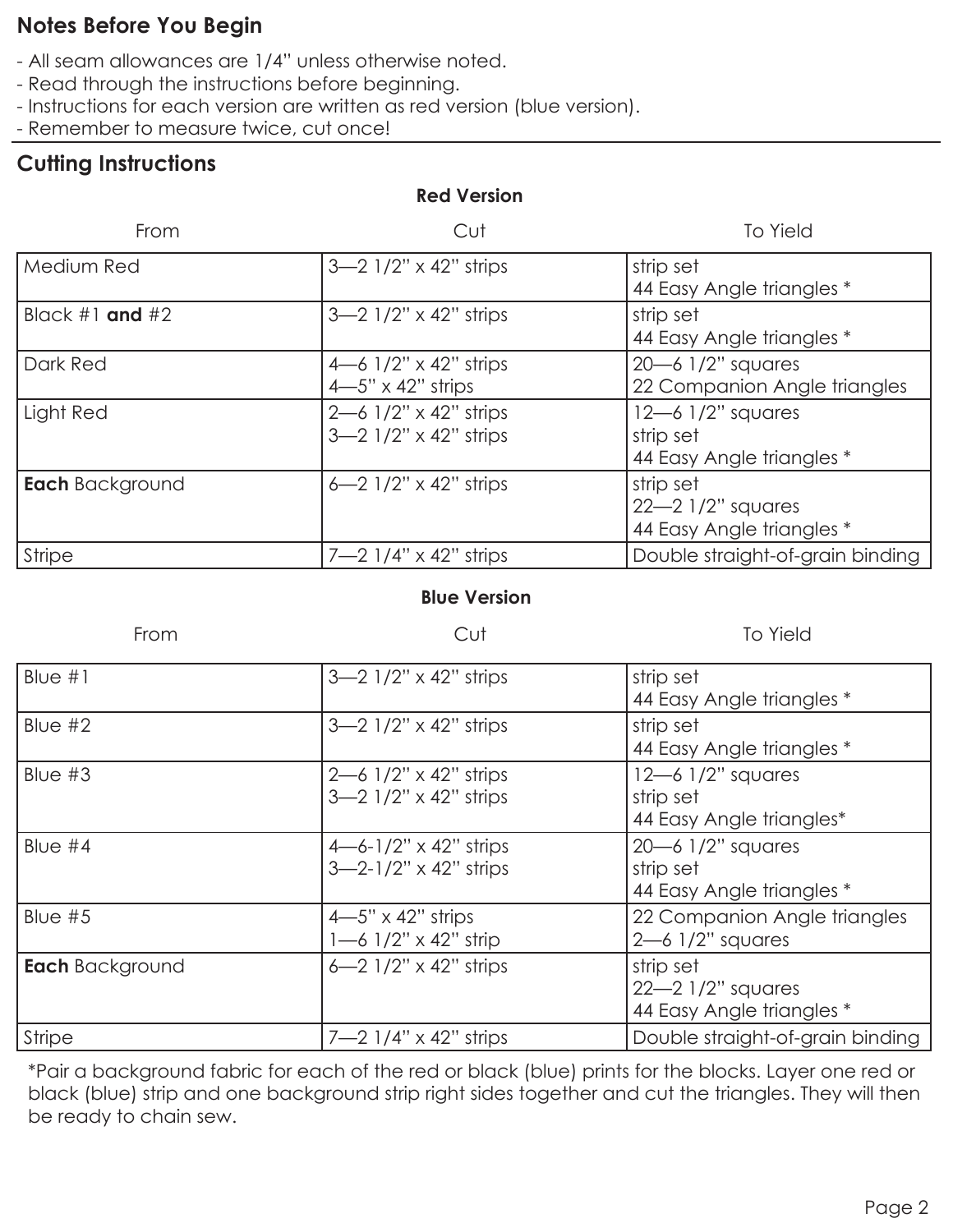# **Assembling the Blocks**

#### **Step 1**

Sew all the triangle squares together on the long edges. Press toward the dark triangle. Trim dog-ears.

At this point the triangle-squares should measure 2 1/2".

Make 176 total.





#### **Step 2**

Using the same background and red or black (blue) as paired before, sew 2 background strips and 1 red or black (blue) print strip into a strip set. Press toward the background strips.

Cut into 12-- 2 1/2" wide units.

Repeat to make one strip set for each of the red or black (blue) prints.



#### **Step 3**

Pairing the same fabrics as above, sew together four triangle squares and 2 background squares to make two units.

Press toward the background squares.



#### **Step 4**

Sew matching Step 2 and Step 3 units together to make a block.

Make a total of 44 blocks. (Two blocks will be left over.)

> At this point the blocks should measure 6 1/2" square.